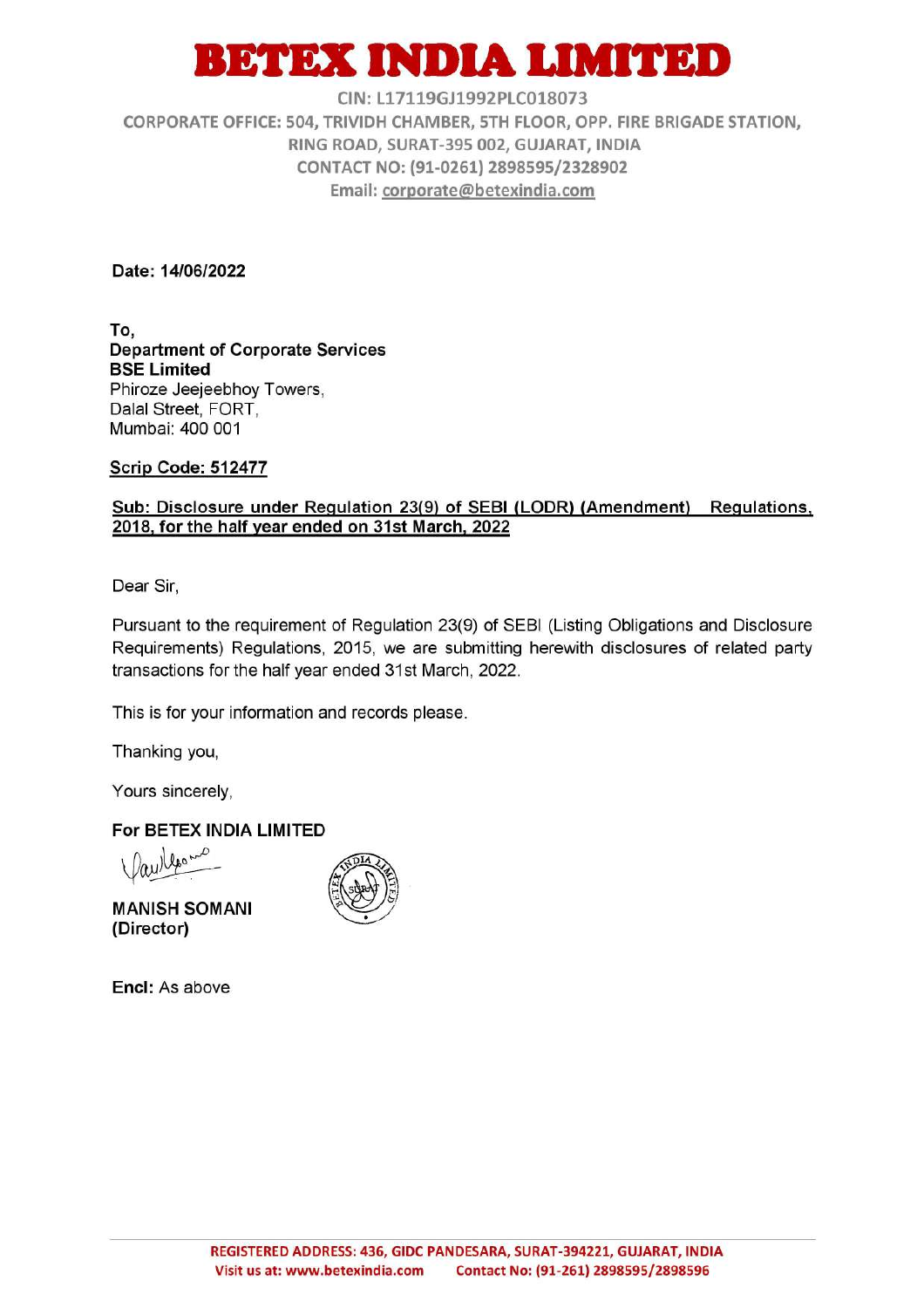## **Disclosure of related party transactions for the half year ended March 31, 2022.**

Additional disclosure of related party transactions - applicable only in case the related party transaction relates to loans, intercorporate deposits, advances or investments made or given by the listed entity/subsidiary. These details need to be disclosed only once, during the reporting period when such transaction was undertaken.

|                    | Sr.<br>Details of the<br>No.<br>party (listed<br>entity /subsidiary<br>entering into the<br>transaction) |     | Details of the counterparty                                |     |                                                                                    | Type of related<br>party<br>transaction (see<br>Note 3) | Value of the<br>related<br>party<br>transaction<br>as approved<br>by the audit<br>committee<br>(see Note 4a) | Value of<br>transaction<br>during the<br>reporting<br>period (see<br>Note 4b) | In case monies are due<br>to either party as a<br>result of the transaction<br>(see Note 1) |                    |                                                                                    | In case any financial indebtedness is incurred to make or<br>give loans, inter-corporate deposits, advances or<br>investments | Details of the loans, inter-corporate deposits, advances or<br>investments |               |                                                                               |                      |        |                       |                                                                                                                        |
|--------------------|----------------------------------------------------------------------------------------------------------|-----|------------------------------------------------------------|-----|------------------------------------------------------------------------------------|---------------------------------------------------------|--------------------------------------------------------------------------------------------------------------|-------------------------------------------------------------------------------|---------------------------------------------------------------------------------------------|--------------------|------------------------------------------------------------------------------------|-------------------------------------------------------------------------------------------------------------------------------|----------------------------------------------------------------------------|---------------|-------------------------------------------------------------------------------|----------------------|--------|-----------------------|------------------------------------------------------------------------------------------------------------------------|
|                    |                                                                                                          |     |                                                            |     |                                                                                    |                                                         |                                                                                                              |                                                                               |                                                                                             |                    | Nature of<br>indebtedne<br>ss (loan/<br>issuance<br>of debt/<br>any other<br>etc.) | Cost                                                                                                                          | (see Note 5)                                                               | <b>Tenure</b> | Nature<br>(loan/<br>advance/<br>inter-<br>corporate<br>deposit/<br>investment | Interest<br>Rate (%) | Tenure | Secured/<br>unsecured | <b>Purpose for</b><br>which the<br>funds will be<br>utilised by the<br>ultimate<br>recipient of<br>funds<br>(endusage) |
|                    | Name                                                                                                     | PAN | Name                                                       | PAN | Relationship of the<br>counterparty with the<br>listed entity or its<br>subsidiary |                                                         |                                                                                                              |                                                                               | Opening<br>balance                                                                          | Closing<br>balance |                                                                                    |                                                                                                                               |                                                                            |               |                                                                               |                      |        |                       |                                                                                                                        |
| $\overline{1}$     | Betex India<br>Limited                                                                                   |     | <b>Sumicot Limited</b>                                     |     | Entities with joint<br>control or significant<br>influence over                    | Advance to<br>Supplier                                  | 15000000                                                                                                     | -28812976                                                                     | 17129568                                                                                    | -11683408          |                                                                                    |                                                                                                                               |                                                                            |               |                                                                               |                      |        |                       |                                                                                                                        |
| $\overline{2}$     | Betex India<br>Limited                                                                                   |     | Survika Vinimay<br>Private Limited                         |     | Entities with joint<br>control or significant<br>influence over                    | Advance from<br>Customer                                | <b>NA</b>                                                                                                    | $\mathbf 0$                                                                   | -6093120                                                                                    | $-6093120$         |                                                                                    |                                                                                                                               |                                                                            |               |                                                                               |                      |        |                       |                                                                                                                        |
|                    | 3 Betex India<br>Limited                                                                                 |     | Survika Vinimay<br><b>Private Limited</b>                  |     | Entities with joint<br>control or significant<br>influence over                    | Advance to<br>Supplier                                  | <b>NA</b>                                                                                                    | 6212350                                                                       | 140000                                                                                      | 6352350            |                                                                                    |                                                                                                                               |                                                                            |               |                                                                               |                      |        |                       |                                                                                                                        |
| $\overline{4}$     | Betex India<br>Limited                                                                                   |     | Bhoomeka<br>Processors Pvt<br>Ltd                          |     | Entities with joint<br>control or significant<br>influence over                    | Receivable                                              | 20000000                                                                                                     | $\Omega$                                                                      | 12801701                                                                                    | 12801701           |                                                                                    |                                                                                                                               |                                                                            |               |                                                                               |                      |        |                       |                                                                                                                        |
| 5                  | Betex India<br>Limited                                                                                   |     | Bhoomeka<br>Processors Pvt<br>Ltd                          |     | Entities with joint<br>control or significant<br>influence over                    | Capital<br><b>Advances Given</b>                        | 20000000                                                                                                     | $\mathbf 0$                                                                   | 18967860                                                                                    | 18967860           |                                                                                    |                                                                                                                               |                                                                            |               |                                                                               |                      |        |                       |                                                                                                                        |
| $6\overline{6}$    | Betex India<br>Limited                                                                                   |     | Bhoomeka<br>Processors Pvt<br>Ltd                          |     | Entities with joint<br>control or significant<br>influence over                    | Advance to<br>Supplier                                  | 20000000                                                                                                     | $\overline{0}$                                                                | 17075000                                                                                    | 17075000           |                                                                                    |                                                                                                                               |                                                                            |               |                                                                               |                      |        |                       |                                                                                                                        |
| $\overline{7}$     | Betex India<br>Limited                                                                                   |     | <b>Sumeet Silk</b><br>Processors<br><b>Private Limited</b> |     | Promoter Group                                                                     | Loan Received                                           | <b>NA</b>                                                                                                    | $\mathsf 0$                                                                   | -2283000                                                                                    | -2283000           |                                                                                    |                                                                                                                               |                                                                            |               |                                                                               |                      |        |                       |                                                                                                                        |
| $\frac{1}{\alpha}$ | Betex India<br>Limited                                                                                   |     | Ambaji Syntex<br>Pvt Ltd                                   |     | Entities with joint<br>control or significant<br>influence over                    | Loan Received                                           | 20000000                                                                                                     | 11005660                                                                      | $-11005660$                                                                                 | $\mathbf 0$        |                                                                                    |                                                                                                                               |                                                                            |               |                                                                               |                      |        |                       |                                                                                                                        |
| 9                  | Betex India<br>Limited                                                                                   |     | Ambaji Syntex<br>Pvt Ltd                                   |     | Entities with joint<br>control or significant<br>influence over                    | Advance to<br>Supplier                                  | 20000000                                                                                                     | 994340                                                                        | $\mathbf 0$                                                                                 | 994340             |                                                                                    |                                                                                                                               |                                                                            |               |                                                                               |                      |        |                       |                                                                                                                        |
| 10                 | Betex India<br>Limited                                                                                   |     | Ambaji Syntex<br>Pvt Ltd                                   |     | Entities with joint<br>control or significant<br>influence over                    | <b>Sundry Creditors</b>                                 | 20000000                                                                                                     | -15886757                                                                     | 91813                                                                                       | -15794944          |                                                                                    |                                                                                                                               |                                                                            |               |                                                                               |                      |        |                       |                                                                                                                        |